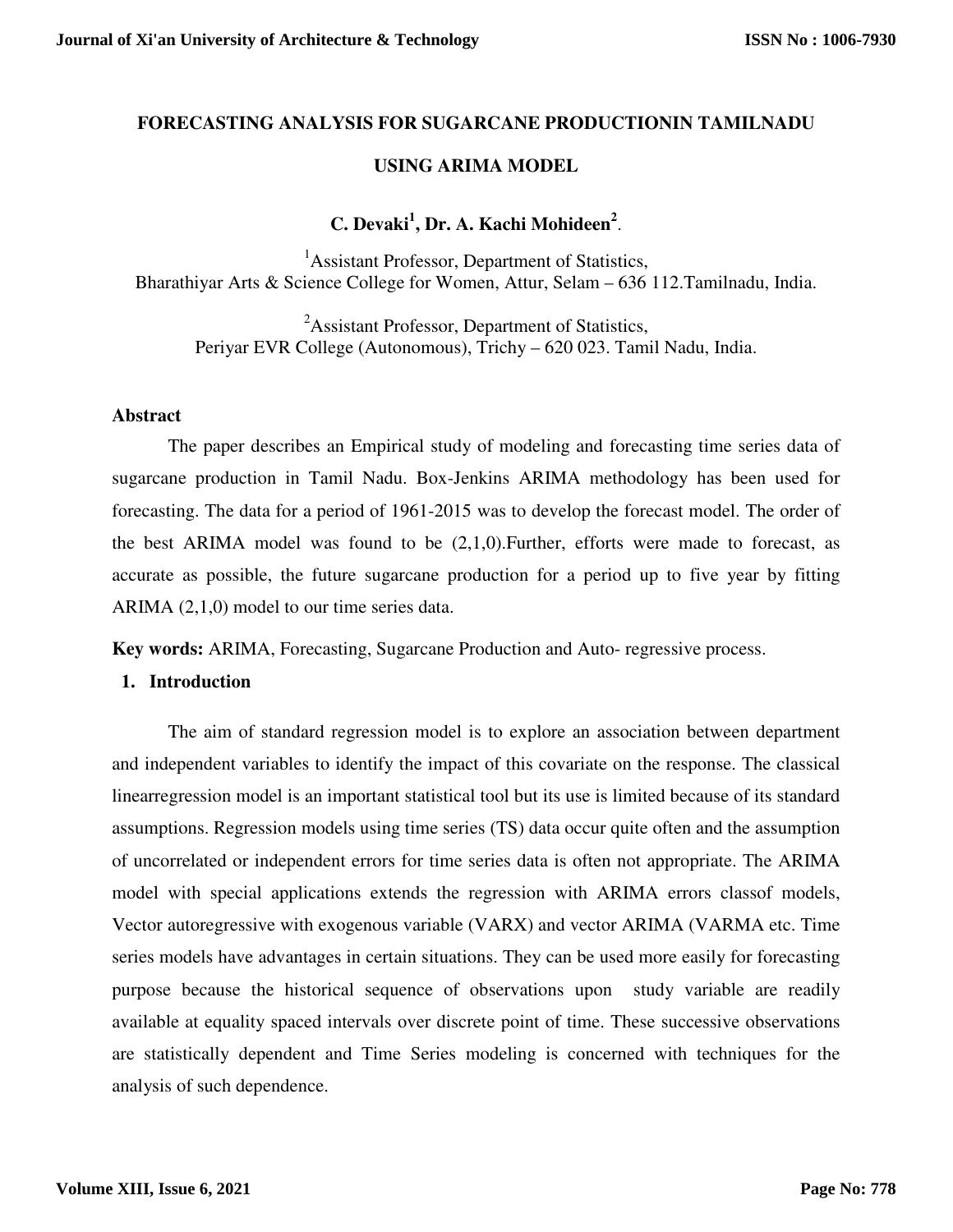The production of sugarcane is fluctuated from year to year due to fluctuation of area under sugarcane cultivation is given by M.N.Shekh and M.M.Haque (1986). Yield and production could not be increased to the desired level due to various bottlenecks in production and marketing of sugarcane. Forecast of sugarcane production are discussed by M.D.Moyazlem Hossain and Farug Abdult(2015) S.R.Krishna priya and K.K.Suresh (2009-2010),Kumar Manoj and Anand madhu(2013), Faqur Muhammad *et.al.,* (1992). In this paper, we are forecasting the sugarcane production in Tamil Nadu.The data are collected chronologically 1961-2015.The data analysis by using ARIMA model in SPSS.

### **3. Model Description.**

An ARIMA model is characterzed by the notation ARIMA (p,d,q); where p, d and q denote the orders of auto-regression, differencing and moving respectively. For a given TS process  $\{Y_t\}$ , a first order auto- regressive process denoted by ARIMA (1,0,0) or simply AR(1) is,

$$
Y_t = \mu + \phi_1 Y_{t-1} + e_t
$$

And a first order moving average process denoted by ARIMA  $(0,0,1)$  or simply MA $(1)$  is given by

$$
Y_t = \mu + \phi_1 e_{t-1} + e_t
$$

Alternatively, the model may be mixture of these procedure and of higher orders as well.

$$
Y_t = \mu + \phi_1 Y_{t-1} + \phi_2 Y_{t-2} + \dots + CY_{t-p} - \theta_1 e_{t-1} - \theta_2 e_{t-2} - \dots - \theta_q e_{t-q} + e_t
$$

This is called a mixed auto regressive moving average model of order $(p,q)$ . It contains both AR and MA terms.

Alternatively, an ARIMA (p,d,q) may be written in polynomial form as:

$$
\phi_p(B)\Delta^d Y_t = c + \theta_q(B)e_t
$$

Where

Y= Variable under forecasting

B=Lag operator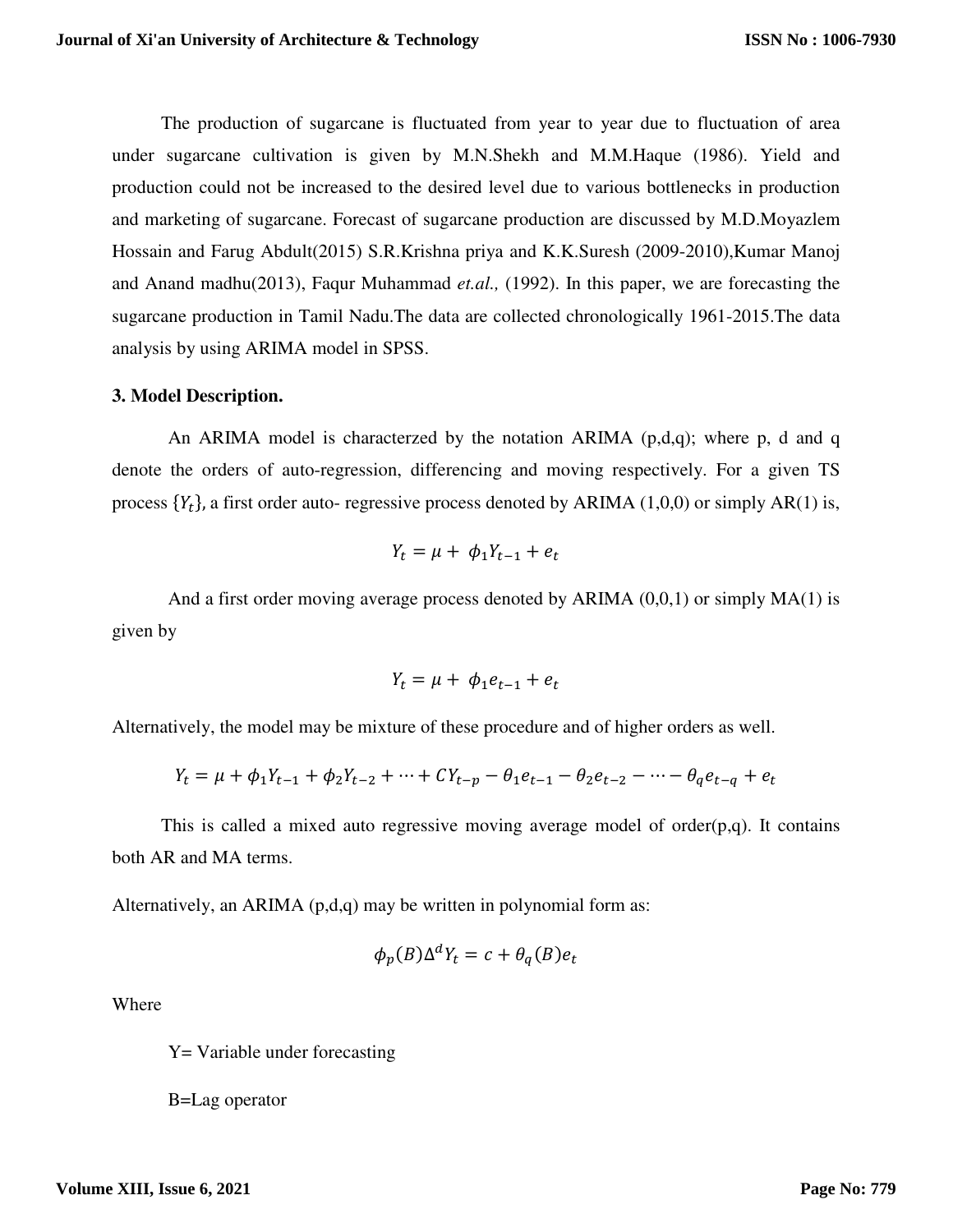e =Error term

t =Time subscript

 $\phi_p$ = non-seasonal AR, the autoregressive component represented as a polynomial in the back shift operator

 $(1 - B)<sup>d</sup>$  =Non- seasonal difference

 $\phi_p(B)$  =Non – seasonal MA, the moving – average operator, represented as a polynomial in the back shift operator

 $\phi$ 's and  $\theta$ 's are the parameters to be estimated and c is a constant related to the mean of the process

#### **3.1. Autocorrelation function**

 Autocorrelation refers to the way the observations in TS process are related to each other and is measured by simple correlation between current observation  $(Y_t)$  and observation from K periods before the current one is $(Y_t, Y_{t-k})$ . Thus, for a given series  $Y_t$ , autocorrelation at lag k i.e. the correlation between  $(Y_t, Y_{t-k})$  is given by

$$
r_{k} = \frac{\sum_{t=1}^{n-k} (Y_{t} - \overline{Y})(Y_{t-k} - \overline{Y})}{\sum_{t=1}^{n} (Y_{t} - \overline{Y})^{2}}
$$

It ranges from -1 to +1. Box and Jenkins has suggested that maximum number of useful  $r_k$ are roughly n/4 where n is the number of time- period.

### **3.2. Partial autocorrelation function**

 Partial autocorrelation function (pacfs) are used to measure the degree of association between  $Y_t$  and  $Y_{t-k}$  when the Y-effects at other time lags 1,2,3,..., k-1 are taken care of the general characteristics of theoretical acfs and pacfs as follows to AR, MA and ARMA are three stage iterative process of ARIMA model building may be described as follows.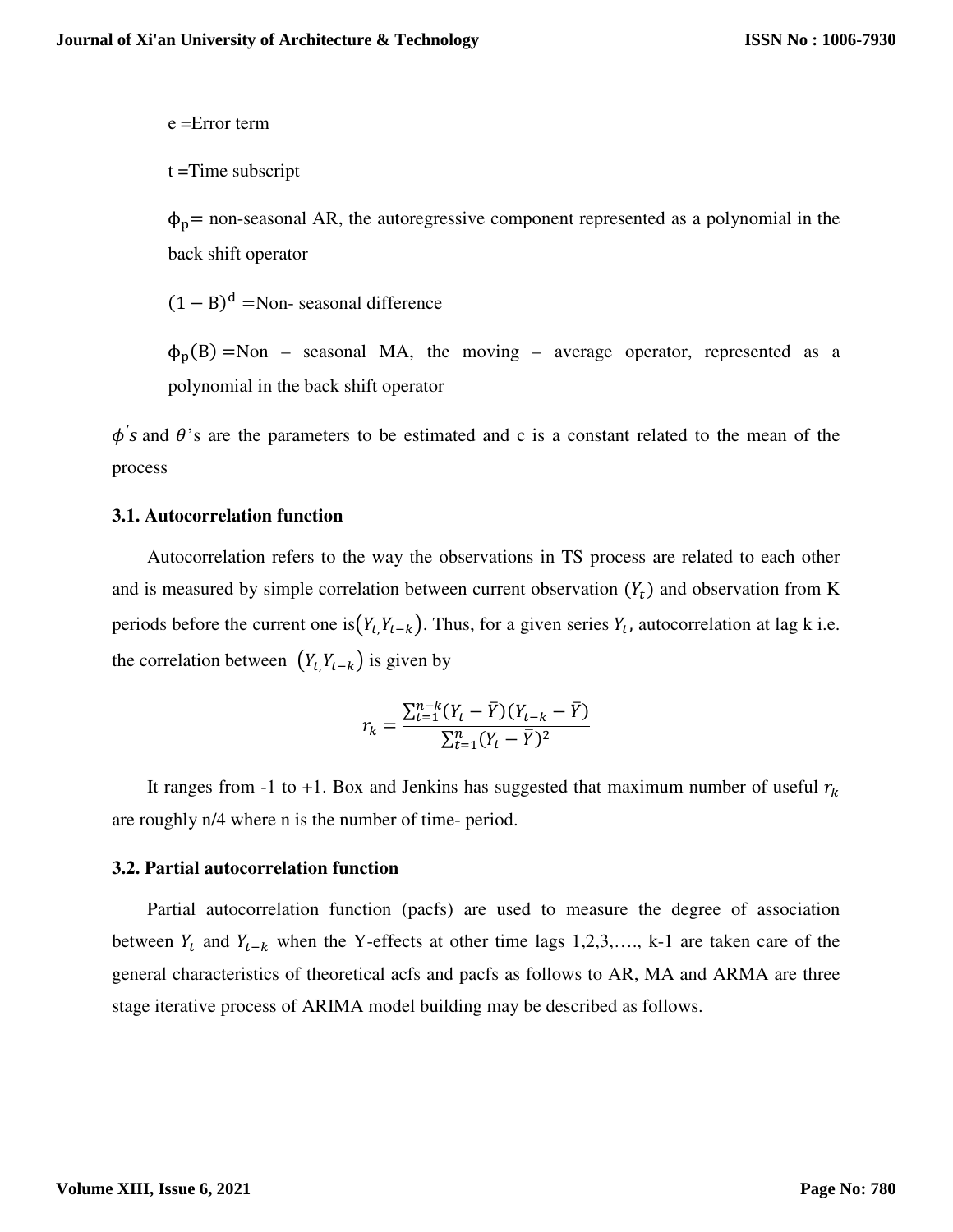## **3.3. Model identification**

 The foremost step in the process of ARIMA modeling is to check for stationary of theseries as the estimation procedures are available only for stationary series. There are two kinds of stationary viz., stationary in 'mean' and stationary in 'variance'. A look at the graph of TS data and structure of acfs and pacfs may provide clues for the presence of stationary. The stationary could be achieved by differencing the original series if the data series is found to be nonstationary. This is applicable for both seasonal and non-seasonal TS data. Thus, if ' $Y_i$ ' denotes the original series, the non-seasonal difference of first order is  $Y_t = Y_t - Y_{t-1}$ . The next step in the identification process is to find the initial values of the initial values of the orders of seasonal/non-seasonal parameter i.e., P,Q and p,q i.e., one or more models are tentatively chosen that seem to provide statistically adequate representation of the available data.

#### **3.4. Parameter estimation**

 At the estimation stage, it is attempted to obtain precise estimates of a small numberof parameters of the model. Box and Jenkins is use of least-square method. Linear least-square may be used to estimate only pure AR models. All other models require a non-linear least-square method. Marquardt (1963) has designed a powerful algorithm for estimating ARIMA model through iterative improvement where some preliminary estimates are chosen and then the computer programmed refines them iteratively so as to minimize the sum of squared residuals.

 Different ARIMA model can be obtained for various combinations of AR and MA orders individually/collectively. Low Akaike Information Criteria(AIC)/ Schwarz-Baysian Information Criteria (SBC) may be preferred to choose a suitable ARIMA model among the alternative ones i.e., AIC= $(-2logL + 2m)$ , wherem =  $p + q + P + Q$  and L is likelihood function. Since - 2logL is approximately equal to  $\{n(1 + \log 2\pi) + n\log \sigma^2\}$  and  $\sigma^2$  is the model MSE. Thus, AIC may be written as  $\{n(1 + \log 2\pi) + n\log \sigma^2 + 2m\}.$ 

As an alternative to AIC, sometimes SBC is also used which is given by  $\{\log \sigma^2 +$  $(m \log n)/n$ . This stage also provides some warning signals if the estimated coefficients do not satisfy certain mathematical inequality conditions as expressed below.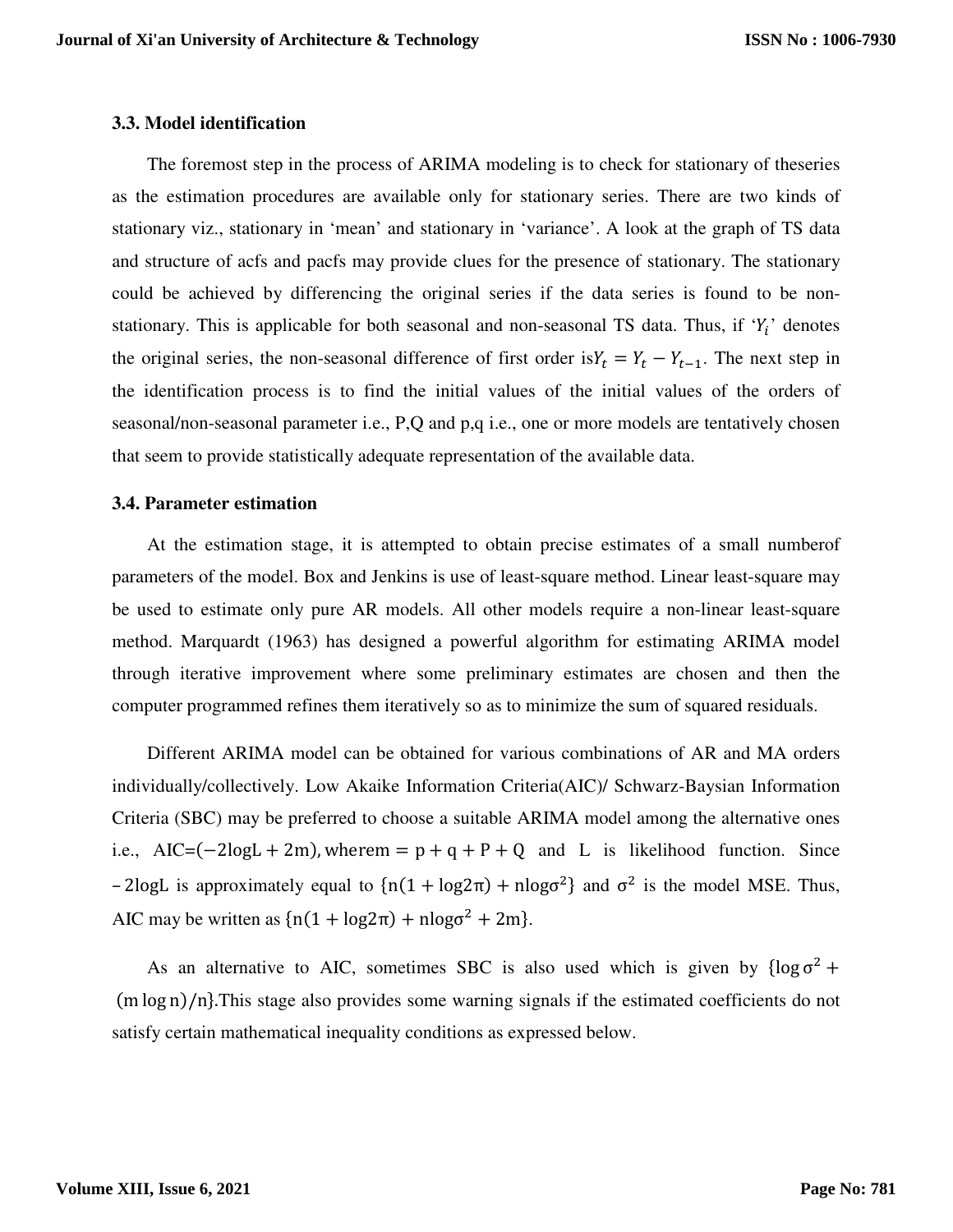## **3.5. Checking for stationary condition**

 To check for stationary, the estimated AR coefficients are to be examined if they satisfy the stationary conditions

For AR (1),

For AR (2),

```
|\phi_1| < 1
   |\phi_2| < 1
\phi_2 + \phi_1 < 1\phi_2 - \phi_1 < 1⋯ ⋯
     ……
```
For AR(p),  $\phi_2 + \phi_1 + \phi_3 + \cdots + \phi_3 < 1$ 

Inevitability condition that ARIMA model must satisfy is called invertibility. This requirement implies that the MA coefficients must satisfy certain conditions. All pure AR processes are invertible and no further checks are required.

For MA $(1)$ ,

For  $AR(1)$ ,

 $|\phi_1|$  < 1

For AR(2),

$$
|\phi_2| < 1
$$
\n
$$
\phi_2 + \phi_1 < 1
$$
\n
$$
\phi_2 - \phi_1 < 1
$$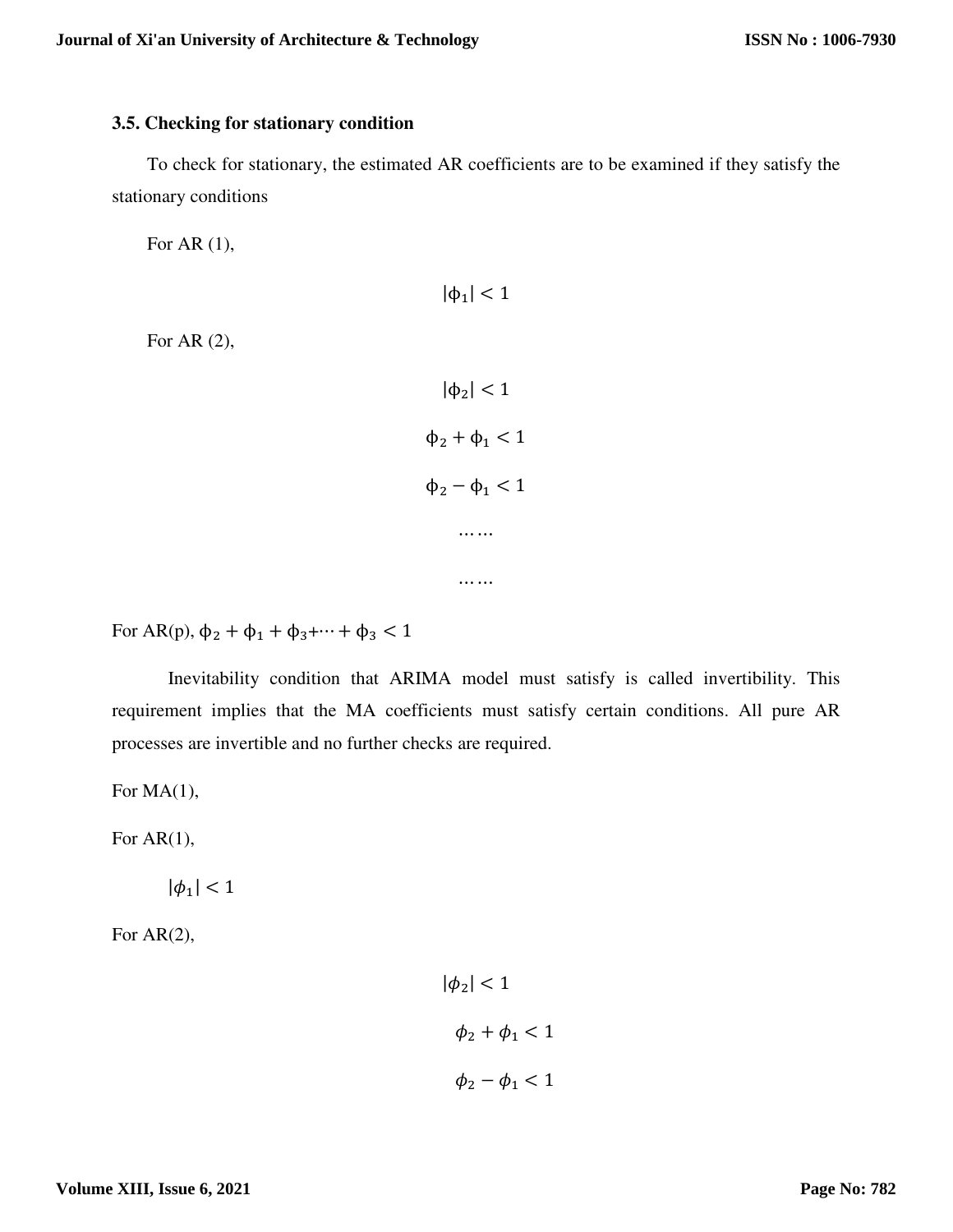For moving average models of order greater than 2, the invertibility conditions become complicated. However these models do not frequently occur in practice. For higher order models, the necessary(but not sufficient) condition for inevitability may be checked whether

$$
\theta_1 + \theta_2 \dots + \theta_p < 1
$$

### **3.6. Diagnostic checking**

After the tentative model has been fitted to the data, it is important to perform diagnostic checks to test the adequacy of the model and if need be, to suggest potential improvements. One way to examine the goodness of fit is by plotting the residual acfs of the fitted model. If most of the sample autocorrelation coefficients of the residuals are within the Limits  $\pm 1.96/\sqrt{n}$  where n is the number of observations upon which the model is based then the residusls are white noise indicating that the model is a good fit. An alternative way to accomplish this through the analysis of residual. The residual acfs should ideally have autocorrelation coefficients that are all statistically zero. According to Pankratz (1991), all residual acfs should be zero but actually all of them need not be necessary zero because of sampling error.The residual acfs along with t test and chi-square test using Bartlett's approximation estimated correlations. Ljung and Box (1978) suggested a test statistic based on all the residual autocorrelations.

$$
Q^* = n(n+2) \sum_{k=1}^p (n-k)^{-1} r_k^2 \hat{e}_t with (p-m)d.f.
$$

The statistic  $Q^*$  approximatelynfollows a chi-squared distributionwith (p-m) degrees of freedom, where nis the total number of observations used to estimate the model, p is the number of residual autocorrelation and m is the number of parameters estimated in ARIMA model.

The fitted Arima (0,1,1) model for selam and Namakkal districts may be elaborated as below:

$$
(1 - B)Y_t = (1 - \theta_1 B)e_t
$$

$$
Y_t - BY_t = e_t - \theta_1 Be_t
$$

$$
Y_t = Y_{t-1} - \theta_1 e_{t-1} + e_t \cdots (1)
$$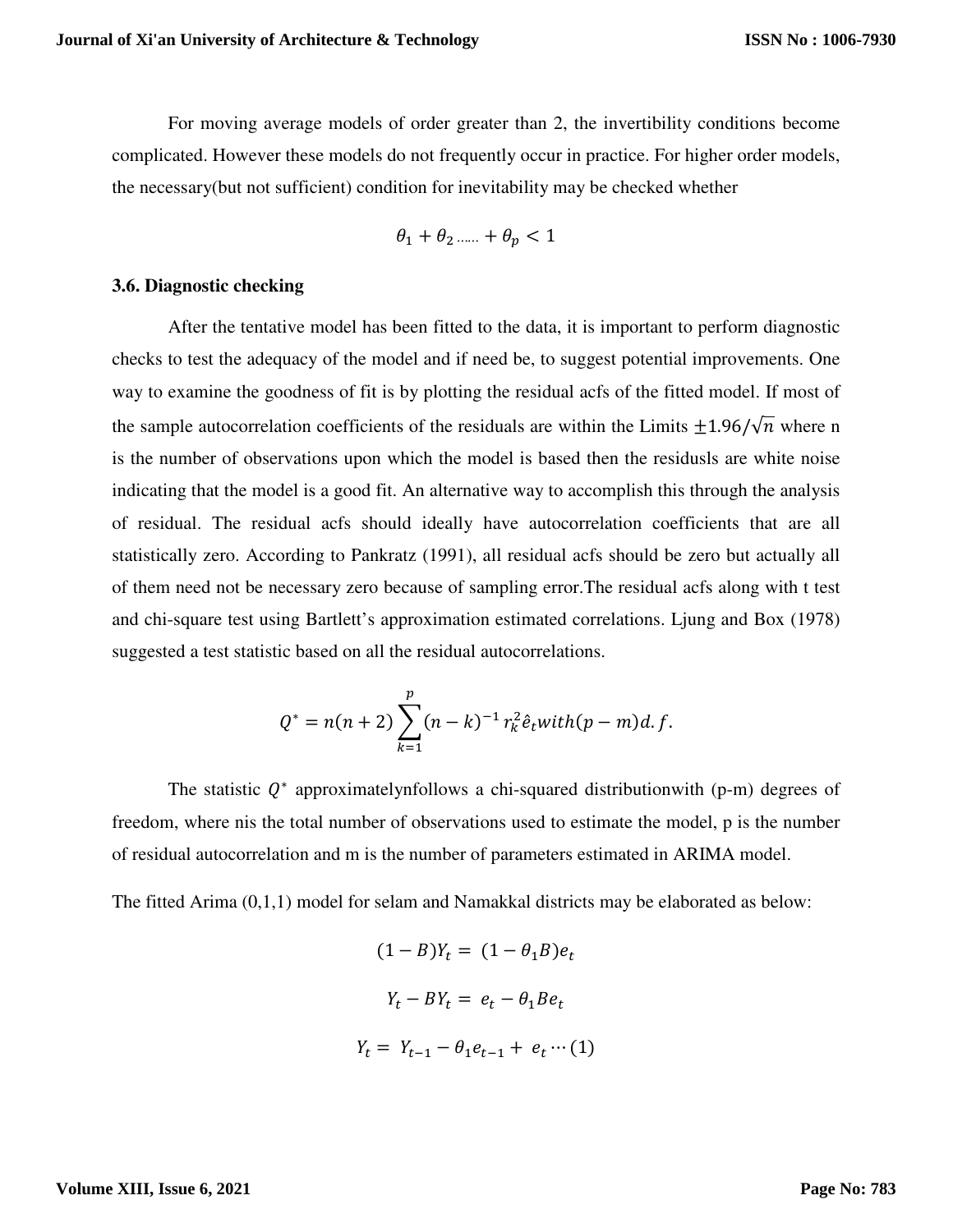For Namakkal, Erode and Krishnagiri districts, the fitted ARIMA (1,1,0) model may be expressed as follows.

$$
(1 - \phi_1)(1 - B)Y_t = e_t
$$
  
\n
$$
Y_t - (1 - \phi_1)BY_t + \phi_1 B^2 Y_t = e_t
$$
  
\n
$$
Y_t - (1 - \phi_1)Y_{t-1} + \phi_1 Y_{t-2} = e_t
$$
  
\n
$$
Y_t = (1 + \phi_1)Y_{t-1} - \phi_1 Y_{t-2} = e_t \cdots (2)
$$

 The equations 1 and 2 are the corresponding forecast equations. The presence of lagged values of dependent variable and random show in equ.2 having the lagged values of dependent variable indicates the presence of only autoregressive component. Finally, a comparison between ARIMA based yield estimate with observed /DOA yield estimates was made in terms of percent relative deviations. The results presented in Table 5 indicate the percent deviations of the estimated yield(s) from the observed yield(s). A graphical view of observed and estimated sugarcane yield for all the districts is presented in figure 5.

#### **4. Results and Discussion**

 The Box Jenkins' methodology was applied in obtaining the suitable ARIMA models for district-level sugarcane yield forecasting in Haryana. Autocorrelation functions of sugarcane yield shown in Figure1 indicated that the data series were non-stationary for all the districts under consideration. Differencing of order one was sufficient for making an appropriate stationary series.

 The orders of AR and MA components were deter-mined through acfs and pacfs of the stationary series. Marquardt algorithm (1963) was used to minimize the sum of squared residuals. Log Likelihood, AIC (1969), Schwarz's Bayesian Criterion, SBC (1978) and residual variance decided the criteria for the selection/estimation of AR and MA coefficients in the model. The residual acfs along with the Chi-square test (Ljung and Box, 1978) were used to ascertain the random shocks as white noise.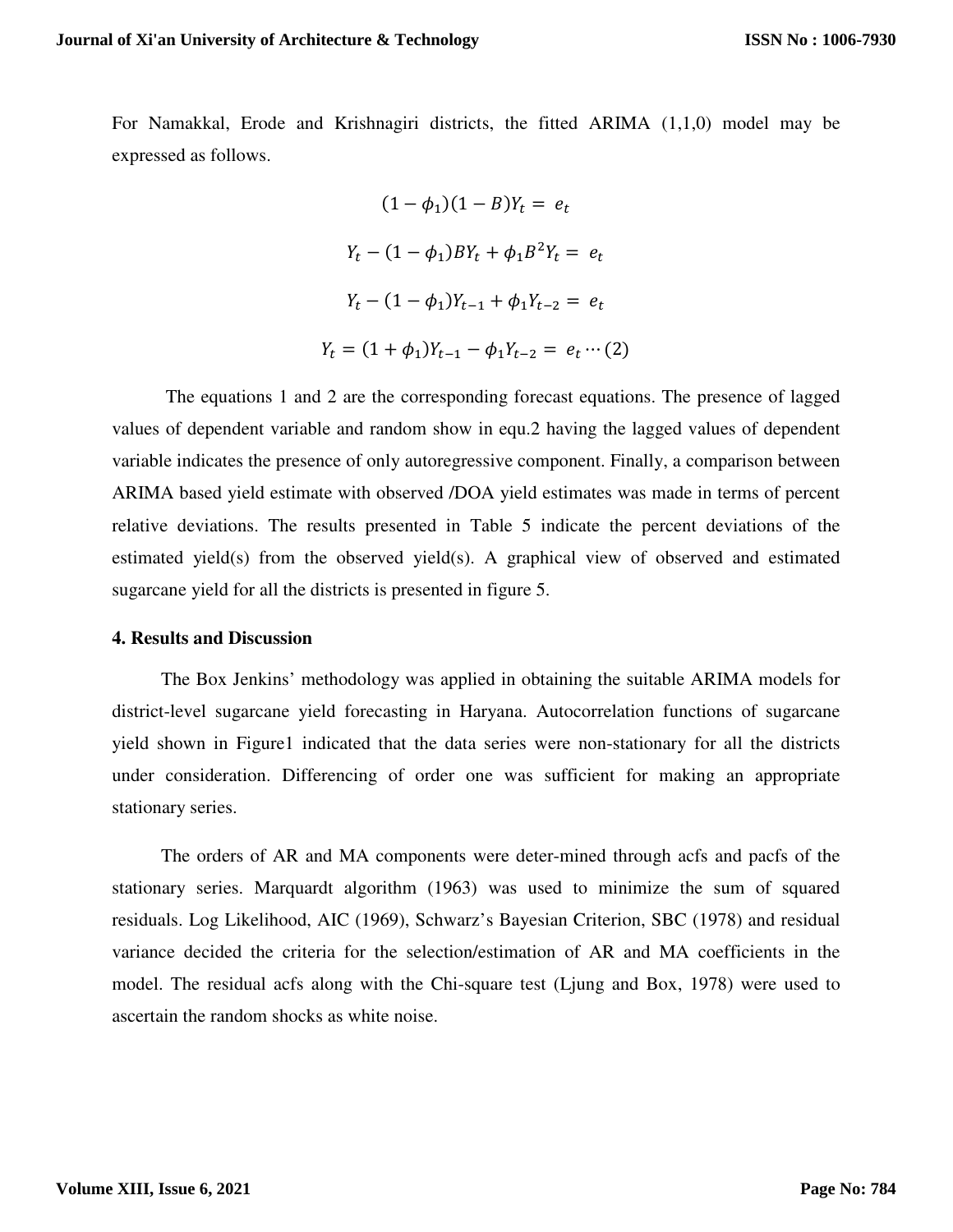After experimentation with different lags of moving average and autoregressive processes, ARIMA (0,1,1) Namakkal, Erode and Krishnagiri districts were fitted for achieving sugarcane yield forecasts.



Fig-1: Autocorrelation and partial autocorrelation of sugarcane yield for all the districts.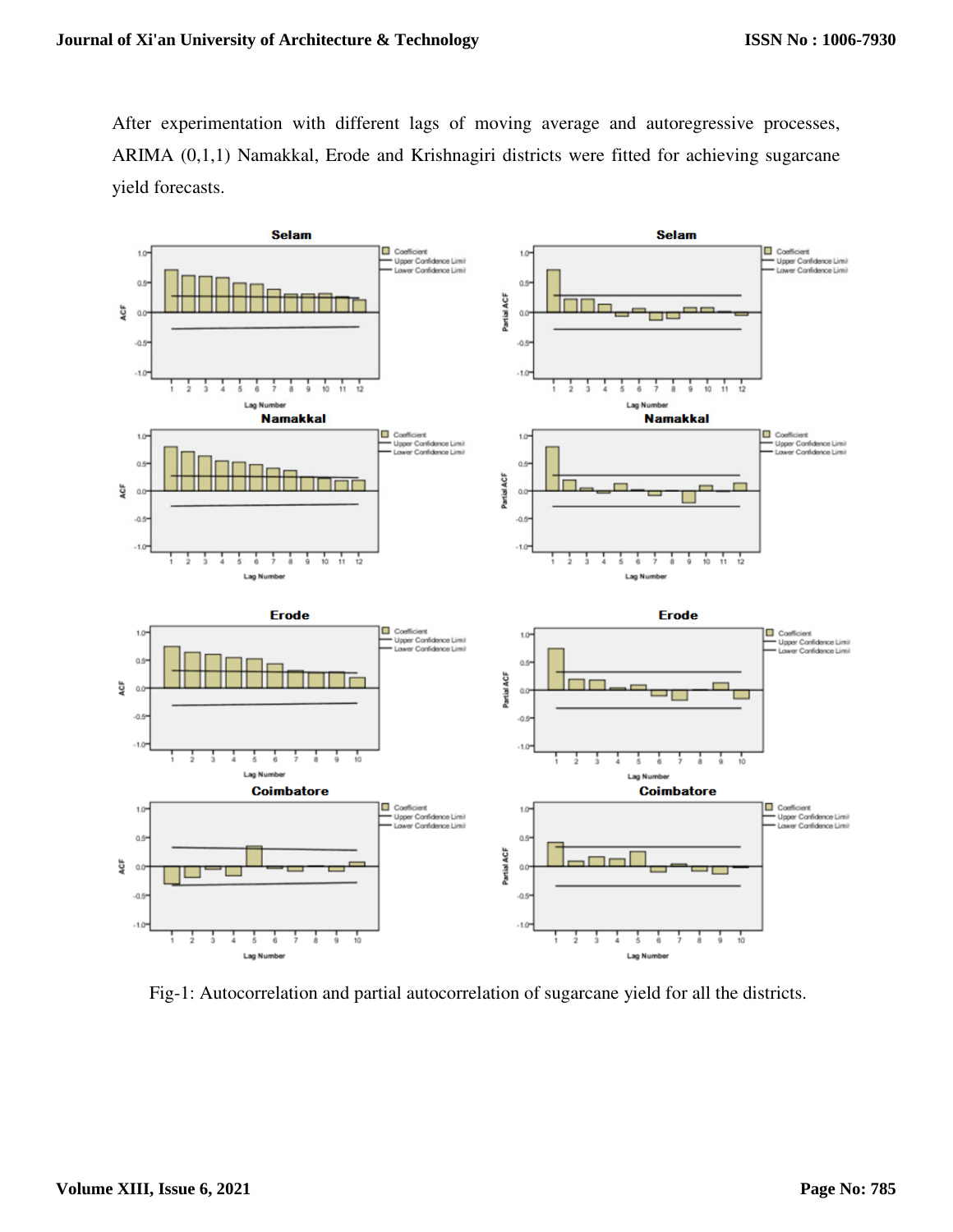

| District/model           | <b>Constant</b><br><b>Difference</b> | <b>Estimate</b> | <b>Standard error</b> | t-value |
|--------------------------|--------------------------------------|-----------------|-----------------------|---------|
| Selam,<br>Sug-ARIMA      | MA log 1<br>Constant                 | 0.67            | 0.14                  | < 0.01  |
| (0,1,1)                  | Difference                           | 0.85            | 0.09                  | < 0.01  |
| Namakkal<br>Sug-ARIMA    | MA log 1<br>Constant                 | 0.93            | 0.20                  | < 0.01  |
| (0,1,1)                  | Difference                           | 0.74            | 0.10                  | < 0.01  |
| Erode<br>Sug-ARIMA       | MA log 1<br>Constant                 | 0.63            | 0.91                  | 0.49    |
| (1,1,0)                  | Difference                           | $-0.36$         | 0.16                  | 0.02    |
| Coimbatore<br>Sug-ARIMA  | $AR \log 1$<br>Constant              | 0.79<br>1       | 1.03                  | 0.44    |
| (1,1,0)                  | Difference                           | $-0.36$         | 0.18                  | 0.06    |
| Krishnagiri<br>Sug-ARIMA | $AR \log 1$<br>Constant              | 0.80<br>1       | 0.80                  | 0.32    |
| (1,1,0)                  | Difference                           | $-0.48$         | 0.17                  | 0.01    |

Table 1: Parameter estimates of fitted ARIMA models.

Table -2: Youle-Walker estimates of selected AR models

| <b>Districts</b> | <b>Selected Autoregressive order</b> |          |          |          |          |  |  |  |  |  |
|------------------|--------------------------------------|----------|----------|----------|----------|--|--|--|--|--|
|                  | $Lag-1$                              | $Lag-2$  | $Lag-3$  | $Lag-4$  | $Lag-5$  |  |  |  |  |  |
| Selam,           | $-0.806$                             | $-0.709$ | $-0.535$ | $-0.306$ | $-0.284$ |  |  |  |  |  |
| Namakkal         | $-0.709$                             | $-0.604$ | $-0.402$ | $-0.252$ |          |  |  |  |  |  |
| Erode            | $-0.601$                             | $-0.408$ | $-0.336$ | $-0.484$ |          |  |  |  |  |  |
| Coimbatore       | $-0.578$                             | $-0.293$ | $-0.279$ | $-0.457$ | $-0.265$ |  |  |  |  |  |
| Krishnagiri      | $-0.359$                             |          |          |          |          |  |  |  |  |  |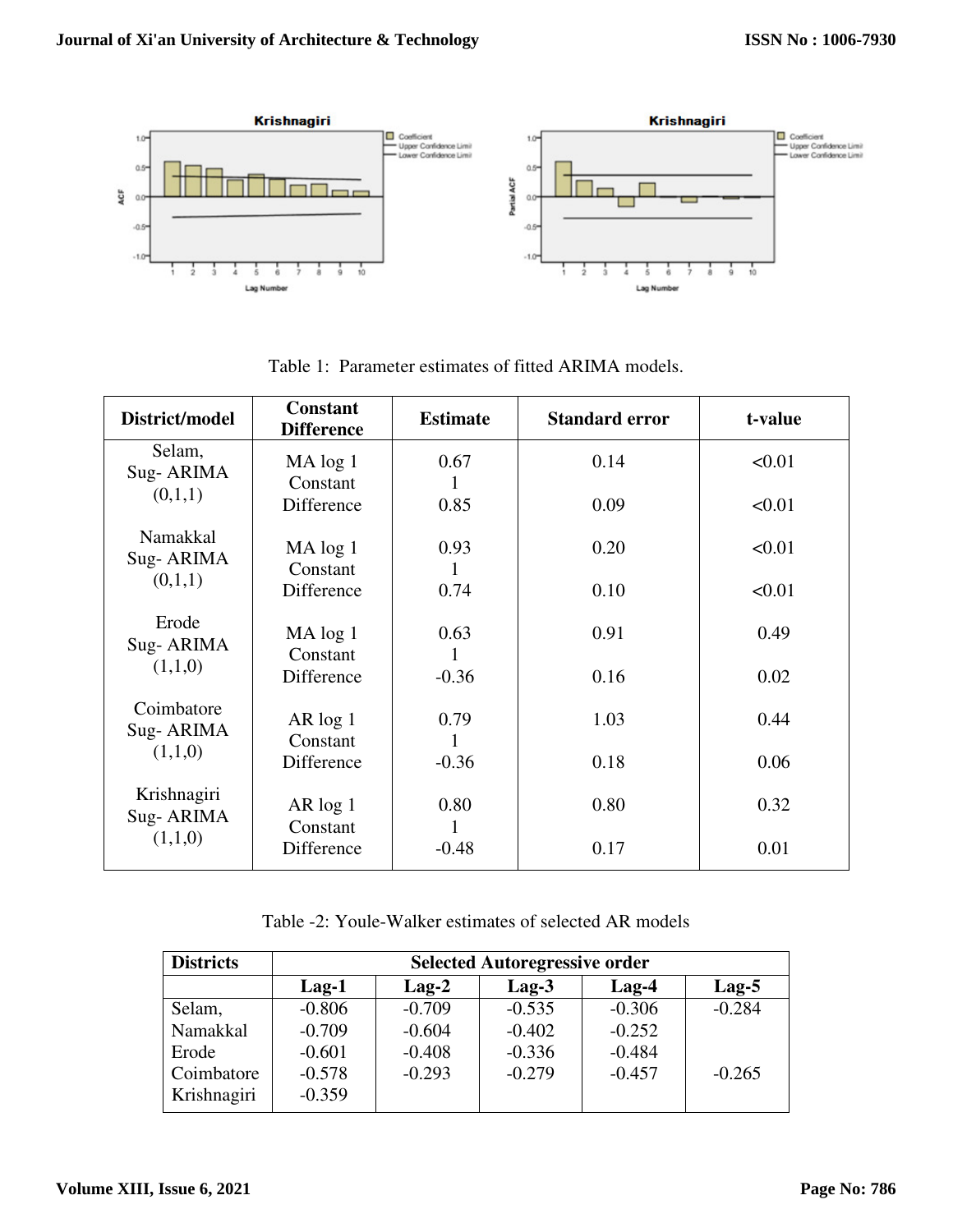| <b>District</b> | <b>Models</b>                   | <b>RSME</b> | <b>MAPE</b> | <b>SBC</b> |
|-----------------|---------------------------------|-------------|-------------|------------|
|                 | <b>ARIMA</b><br>(1,1,1)         | 5.72        | 9.54        | 3.73       |
| Selam           | <b>ARIMA</b><br>(0,1,1)         | 5.66        | 9.55        | 3.63       |
|                 | <b>ARIMA</b><br>(1,1,0)         | 6.47        | 10.36       | 3.89       |
|                 | <b>ARIMA</b><br>(1,1,1)         | 6.4         | 9.62        | 4.01       |
| Namakkal        | <b>ARIMA</b><br>(0,1,1)         | 6.31        | 9.68        | 3.88       |
|                 | <b>ARIMA</b><br>(1,1,0)         | 7.54        | 10.91       | 4.23       |
|                 | <b>ARIMA</b><br>(1,1,1)         | 5.58        | 7.51        | 3.79       |
| Erode           | <b>ARIMA</b><br>(0,1,1)         | 5.49        | 7.42        | 3.64       |
|                 | <b>ARIMA</b><br>(1,1,0)         | 6.39        | 9.11        | 3.94       |
|                 | <b>ARIMA</b><br>5.14<br>(1,1,1) |             | 8.86        | 3.51       |
| Coimbatore      | <b>ARIMA</b><br>(0,1,1)         | 5.12        | 9.01        | 3.42       |
|                 | <b>ARIMA</b><br>(1,1,0)         | 5.5         | 9.99        | 3.57       |
| Krishnagiri     | <b>ARIMA</b><br>(1,1,1)         | 6.74        | 9.49        | 4.13       |
|                 | <b>ARIMA</b><br>(0,1,1)         | 6.67        | 9.54        | 4.01       |
|                 | <b>ARIMA</b><br>(1,1,0)         | 8.06        | 10.18       | 4.38       |

Table 3: Sugarcane yield estimates and Selection Criteria values for ARIMA models

Results on Stationary and Invertibility conditions for AR and MA coefficients.

| Variable (Sugarcane yield) | Model           | <b>Stationarity</b> | Invertibility |
|----------------------------|-----------------|---------------------|---------------|
| Selam                      | ARIMA $(0,1,1)$ | ∗                   | 0.85          |
| Namakkal                   | ARIMA $(1,1,0)$ | $-0.38$             | $**$          |
| Erode                      | ARIMA $(1,1,0)$ | $-0.49$             | $**$          |
| Coimbatore                 | ARIMA $(0,1,1)$ | ∗                   | 0.74          |
| Krishnagiri                | ARIMA $(1,1,0)$ | $-0.36$             | $**$          |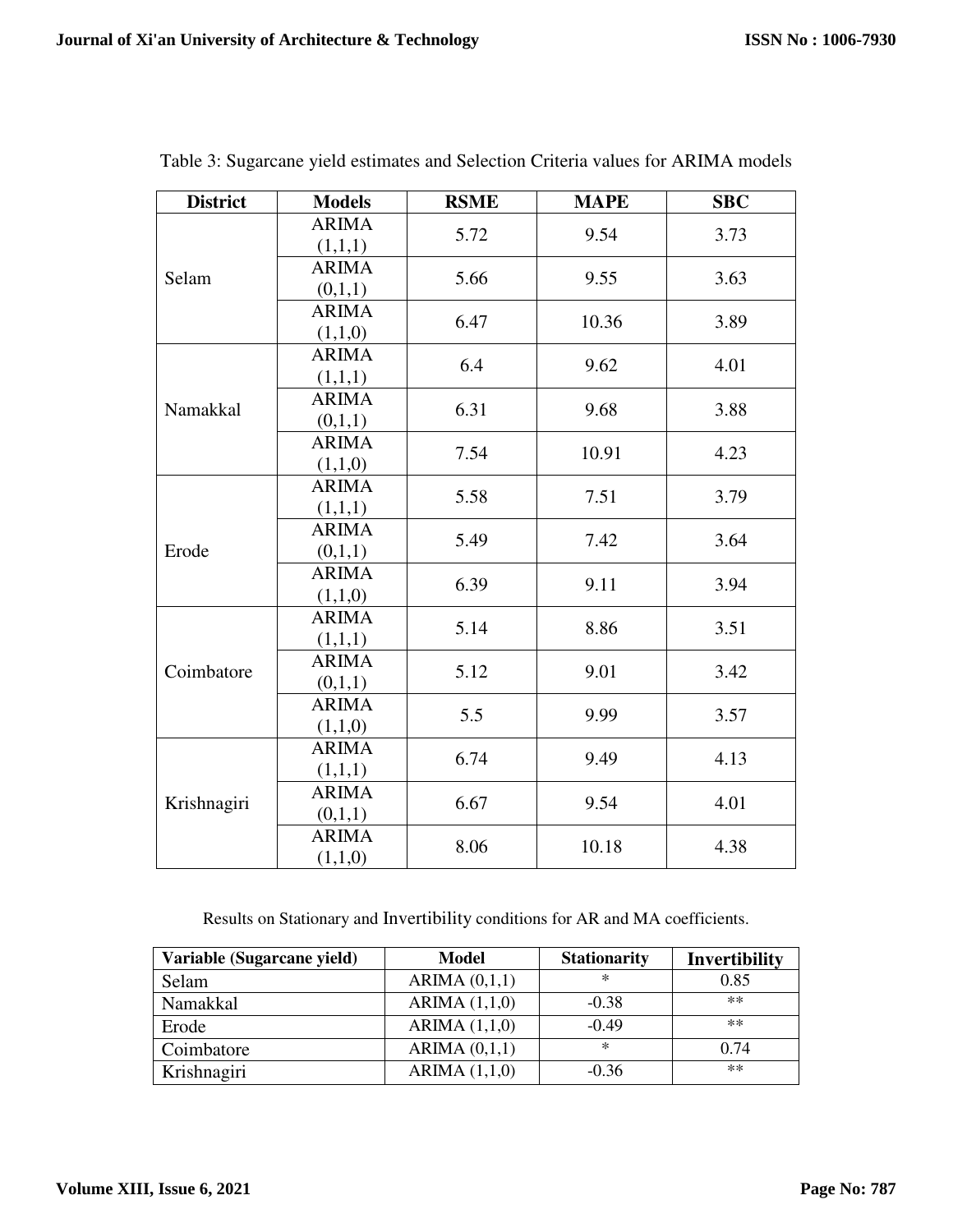\*Stationarity condition is not applicable since the model is MA model,\*Invertibility condition is not applicable since the model is AR model

It is clear from the Table 3 that both the Stationarity and invertibility conditions are satisfied because absolute values of AR and MA coefficient for all the districts are less than one.

The diagnostic check involved testing whether the residuals from the estimated equations were white noise. The model verification was concerned with checking the residuals to see if they contained any systematic pattern which can be removed to improve the autocorrelation coefficients using Bartlett's approximation for the standard error of the estimated autocorrelations. All chi-squared statistics in this concern.(Table 4) showed that none of the residual acfs in any of the districts were significantly different from zero at a reasonable level. This ruled out any systematic pattern in the residuals.

| <b>Districts</b> | Models          | Ljung-Box Q  |      |
|------------------|-----------------|--------------|------|
|                  |                 | statistic(s) |      |
|                  |                 | Statistic    | Sig. |
| Selam            | ARIMA(0,1,1)    | 14.23        | 0.65 |
| Namakkal         | ARIMA $(1,1,0)$ | 21.26        | 0.21 |
| Erode            | ARIMA $(1,1,0)$ | 20.09        | 0.27 |
| Coimbatore       | ARIMA $(0,1,1)$ | 24.11        | 0.12 |
| Krishnagiri      | ARIMA(1,1,0)    | 16.73        | 0.47 |

Table 4: Diagnostic checking of residual autocorrelations.

 After experimenting with different lags of moving average and autoregressive process; ARIMA (0,1,1) for selam and Coimbatore districts and ARIMA (1, 1, 0) for Namakkal, Erode and Krishnagiri districts were found to be best fit models for sugarcane yield production in the state.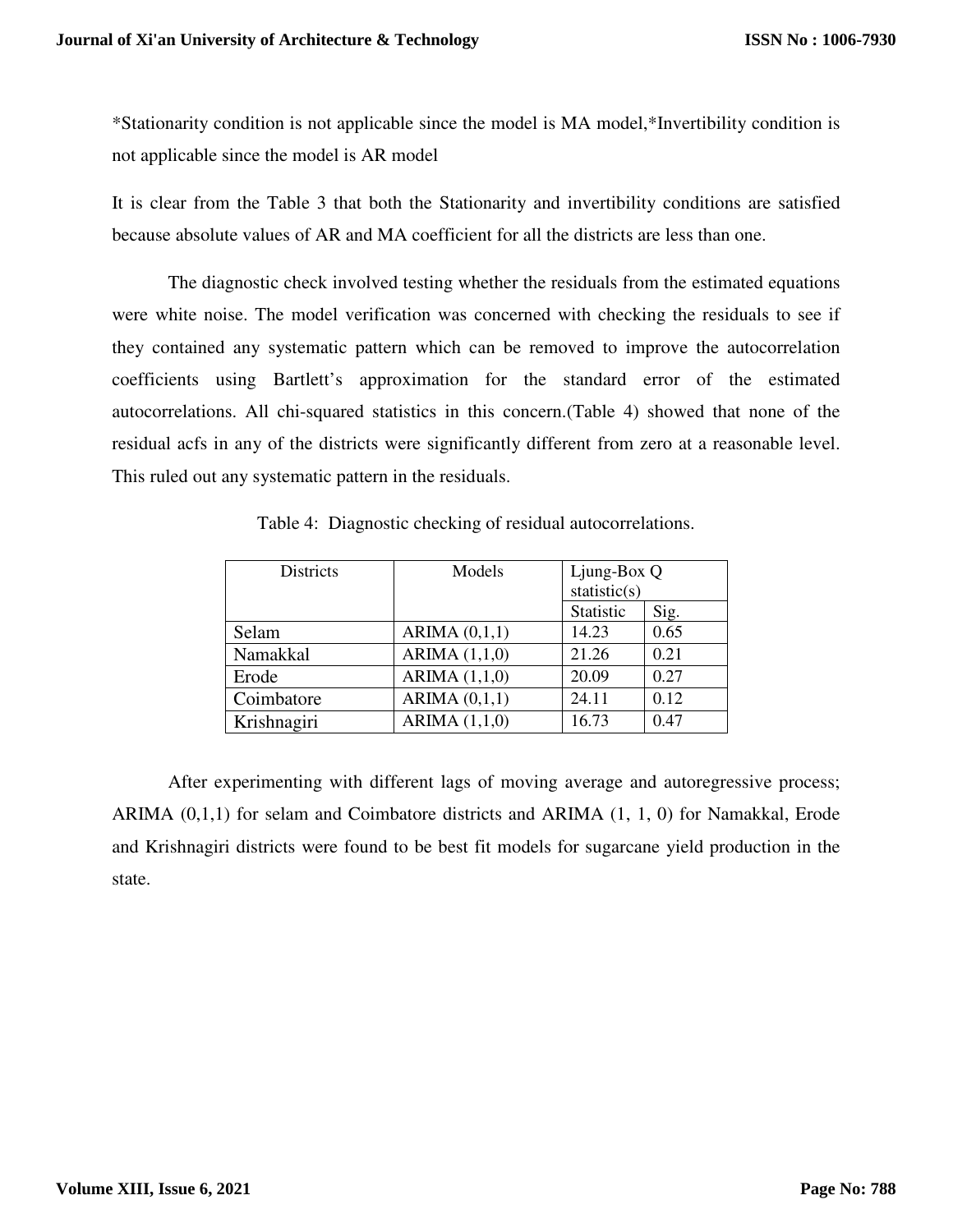# Table - 5: Sugarcane yield estimates and their associated percent relative

|      | <b>Linear mixed Modeling</b>             |                          |                  |                         |                          |                  |                         |                          |                  |                         |                          |                  |                         |                          |                     |
|------|------------------------------------------|--------------------------|------------------|-------------------------|--------------------------|------------------|-------------------------|--------------------------|------------------|-------------------------|--------------------------|------------------|-------------------------|--------------------------|---------------------|
| Year |                                          | Selam                    |                  |                         | <b>Namakkal</b>          |                  | Erode                   |                          | Coimbatore       |                         | Krishnagiri              |                  |                         |                          |                     |
|      | Observe<br>yield (q/ha)                  | yield (q/ha)<br>Estimate | <b>RD</b><br>(%) | yield (q/ha)<br>Observe | yield (q/ha)<br>Estimate | <b>RD</b><br>(%) | Observe<br>yield (q/ha) | yield (q/ha)<br>Estimate | <b>RD</b><br>(%) | yield (q/ha)<br>Observe | yield (q/ha)<br>Estimate | <b>RD</b><br>(%) | yield (q/ha)<br>Observe | yield (q/ha)<br>Estimate | <b>RD</b><br>$(\%)$ |
| 2015 | 79.77                                    | 69.60                    | 12.75            | 74.16                   | 74.67                    | $-0.69$          | 75.99                   | 70.40                    | 7.36             | 67.22                   | 67.15                    | 0.10             | 68.29                   | 60.25                    | 11.77               |
| 2016 | 78.38                                    | 70.29                    | 10.32            | 69.93                   | 75.75                    | $-8.32$          | 83.72                   | 71.29                    | 14.84            | 71.58                   | 68.09                    | 4.88             | 66.02                   | 60.52                    | 8.34                |
| 2017 | 81.6                                     | 70.93                    | 13.07            | 77.09                   | 76.70                    | 0.51             | 74.26                   | 72.14                    | 21.91            | 79.68                   | 68.98                    | 13.43            | 74.01                   | 60.73                    | 17.94               |
| 2018 | 78.81                                    | 71.56                    | 9.20             | 75.47                   | 77.61                    | $-2.083$         | 76.91                   | 72.98                    | 5.12             | 71.23                   | 69.86                    | 1.93             | 68.66                   | 60.93                    | 11.26               |
| 2019 | 85.04                                    | 72.18                    | 15.12            | 81.64                   | 78.49                    | 3.85             | 83.56                   | 73.80                    | 11.68            | 70.55                   | 70.72                    | $-0.24$          | 69.9                    | 61.12                    | 12.57               |
|      | Average absolute<br>percentage deviation |                          | 11.34            |                         |                          | 33.24            |                         |                          | 12.18            |                         |                          | 4.12             |                         |                          | 12.38               |

|  | Deviations based on ARIMA models |
|--|----------------------------------|
|--|----------------------------------|

 $RD% = 100 X ( {observed yield - Estimateed yield} / observed$ 

## **5. Conclusion**

 This study is development of ARIMA model for sugarcane yield estimation in selam,Namakkal, Erode and Krishnagiri districts in Tamilnadu. The model fitted using the sugarcane yield from 1961-2015. Under ARIMA methodology involved the determination of appropriate orders of AR and MA polynomials i.e., the values of q and q. The sugarcane yield(s) data were found to be non-stationary for all the districts. Thus differencing of orders were determined from autocorrelation and partial autocorrelation functions of the stationary series with different lags of autoregressive and moving average process, ARIMA  $(0,1,1)$  for selam and Coimbatore districts and ARIMA (1, 1, 0) for Namakkal, Erode and Krishnagiri districts were fitted. Different statistics viz., RMSE, mean absolute percent deviation to select AR and MA coefficients of the model. Parameter estimations of the selected models satisfied the stationary and invertibility conditions under ARIMA structure.